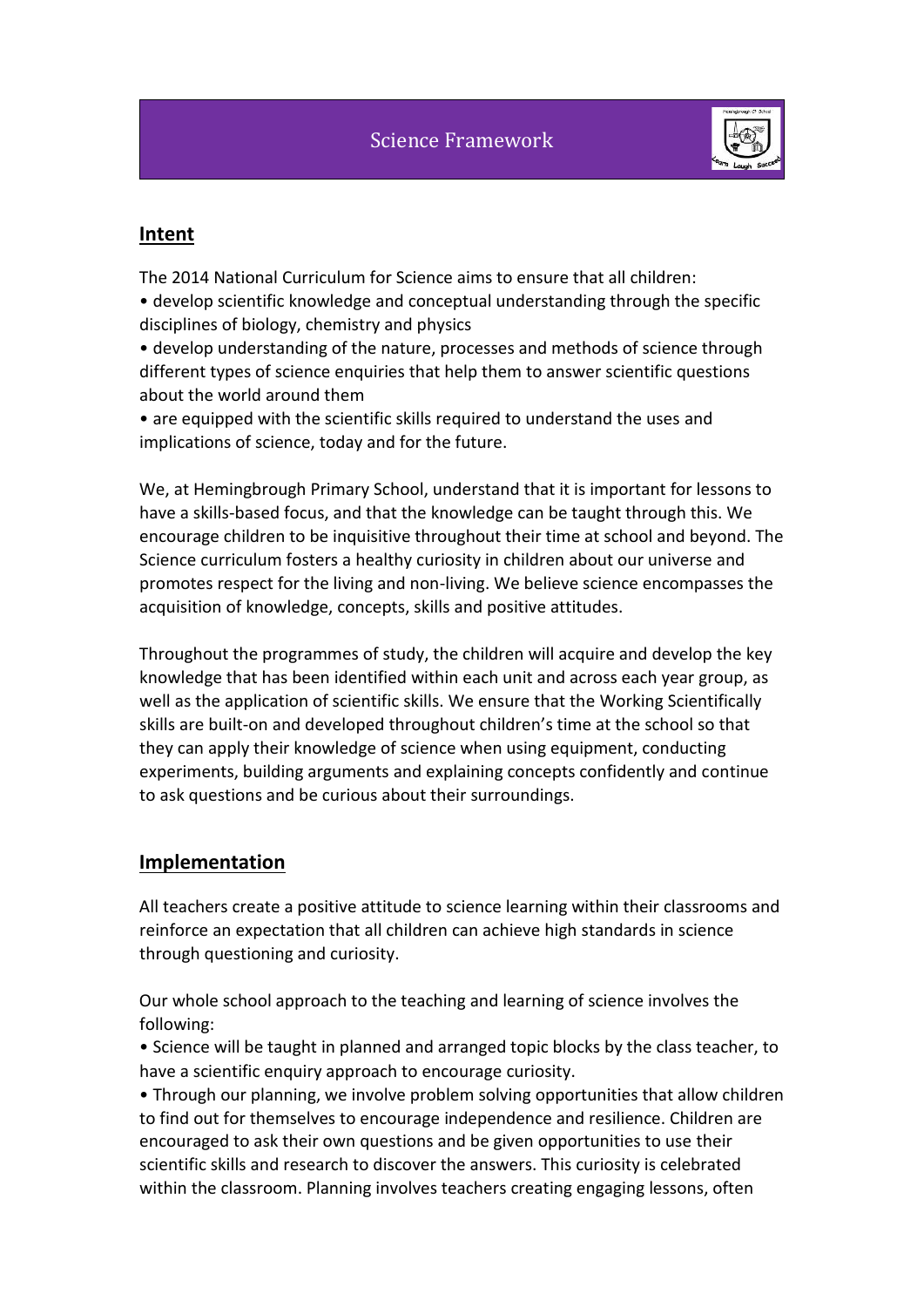involving high-quality resources to aid understanding of conceptual knowledge. Teachers use precise questioning in class to test conceptual knowledge and skills and assess children regularly to identify those children with gaps in learning, so that all children can access the curriculum.

• We build upon the learning and skill development of the previous years. As the children's knowledge and understanding increases, and they become more proficient in selecting, using scientific equipment, collating and interpreting results, they become increasingly confident in their growing ability to come to conclusions based on real evidence.

• Working Scientifically skills are embedded into lessons to ensure these skills are being developed throughout the children's school career and new vocabulary and challenging concepts are introduced through direct teaching. This is developed through the years, in-keeping with the topics.

• Teachers demonstrate how to use scientific equipment, and the various Working Scientifically skills in order to embed scientific understanding. Teachers find opportunities to develop children's understanding of their surroundings by accessing outdoor learning and workshops with experts when possible.

• Children are offered a wide range of extra-curricular activities, visits, trips and visitors to complement and broaden the curriculum. These are purposeful and link with the knowledge being taught in class.

• Regular events, such as Science Day or project days, such as Nature Day (trips to Hagg Lane that involve our local community), allow all pupils to come off-timetable, to provide broader provision and the acquisition and application of knowledge and skills. These events often involve families and the wider community.

### **Schemes:**

Staff are to use the ASE (Association for Science Assessment) 2017 Powerpoints to help support their planning. The ASE documents show very clearly the expectations of the children and how independent tasks can be created for independent learning. Staff may source ideas and worksheets from outside areas such as: Twinkl and Explorify but will refer to the ASE and progression of skills to check all objectives are covered.

### **Assessment**

Assessment is ongoing during every lesson to help pick up on misconceptions early, along with offering extension to the Greater Depth children. At the end of each topic, teachers give the children a TAPS (Teacher Assessment in Primary Science) focused assessment and record results on objective tick sheets and Otrack following the school's recording levels as Entering, Developing or Secure.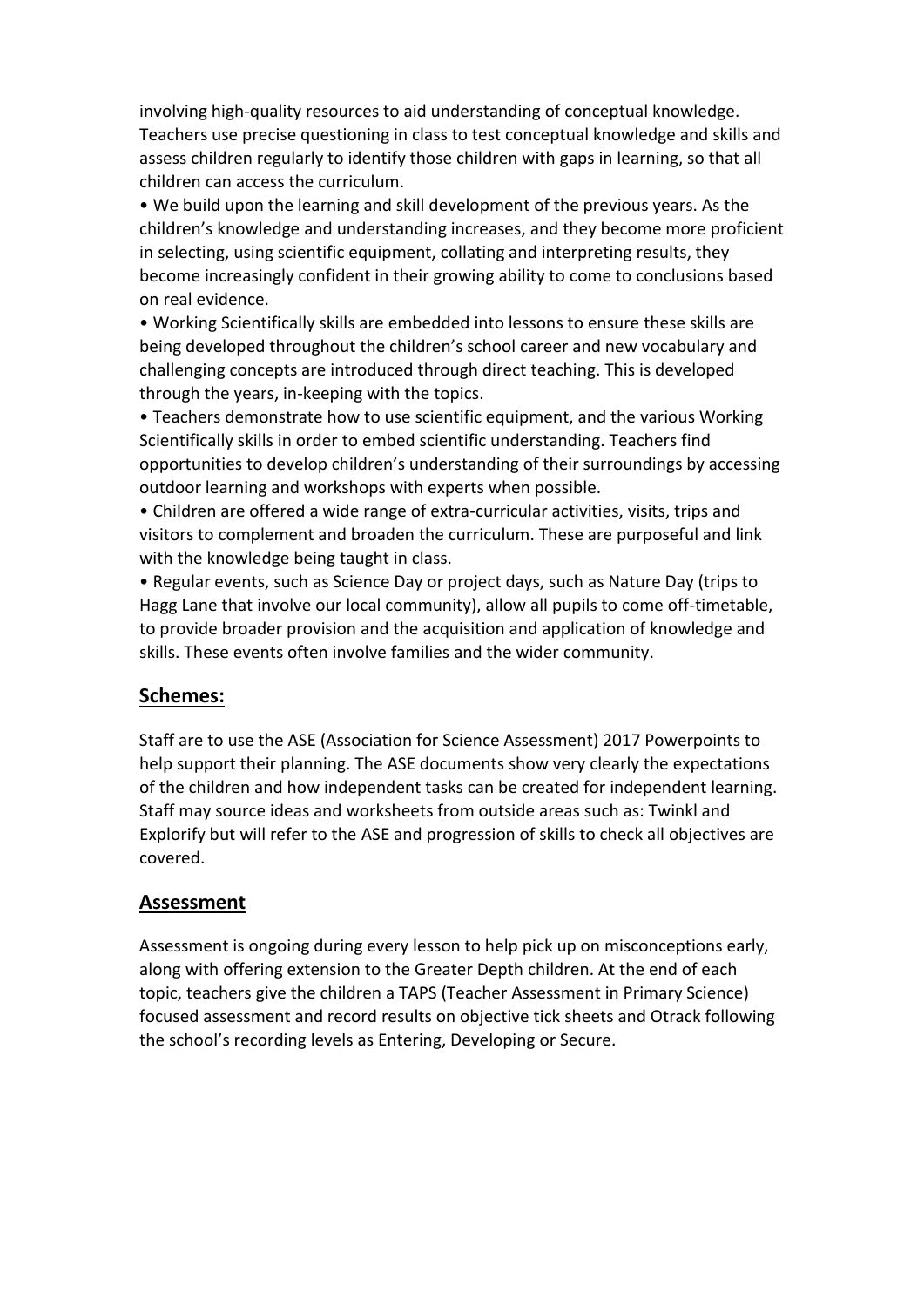## **Equal opportunities**

All pupils will have equal opportunities to reach their full potential across the science curriculum and are given the opportunity to access the curriculum at their year group age.

Teachers will:

- set suitable learning challenges with scaffolds if needed.
- respond to individual pupil's learning needs
- overcome barriers to learning for individuals and groups by modelling, scaffolding and offering paired and group work in mixed ability.
- offer support or differentiate any homework given.

### **Provision for Inclusion: SEND/additional needs/Pupil premium**

All pupils will have equal opportunities to reach their full potential across the science curriculum and are given the opportunity to access the curriculum at their year group age.

Teachers will:

- set suitable learning challenges with scaffolds if needed.
- respond to individual pupil's learning needs in accordance with their education plans.
- overcome barriers to learning for individuals and groups by modelling, scaffolding and offering paired and group work in mixed ability.
- offer support/scaffold or differentiate homework.
- differentiate class work by supporting not constricting the curriculum and scaffold as much as possible.

### **Health and Safety/Safeguarding**

When working with tools, equipment and materials in practical activities and in different environments, including those that are unfamiliar, pupils will be taught:

- about hazards, risks and risk control
- to recognise hazards, assess consequent risks and take steps to control the risks to themselves or others
- to use information to assess the immediate and cumulative risks
- to manage their environment to ensure the health and safety of themselves and others
- to explain the steps, they take to control risks